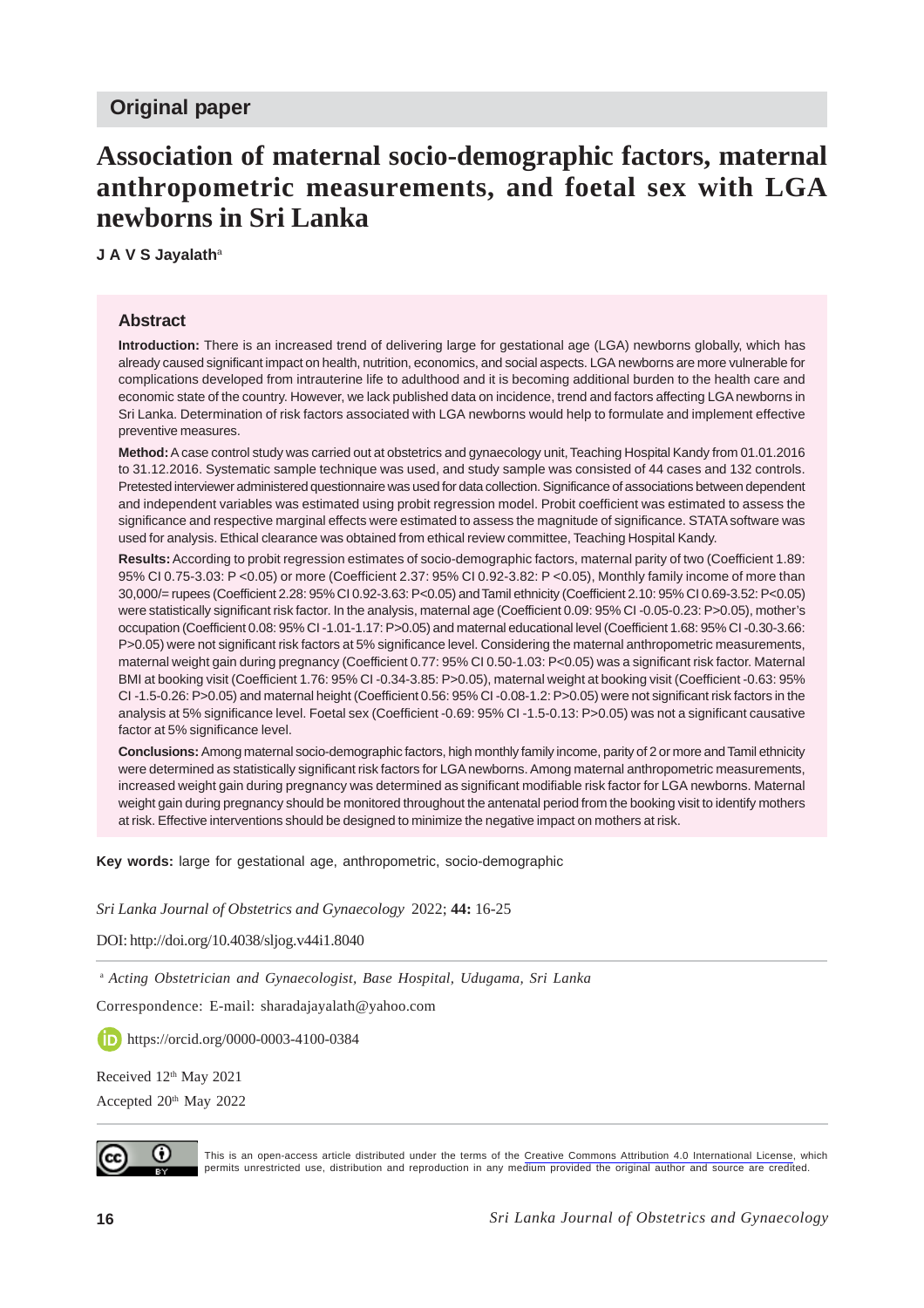## **Introduction**

Large for gestational age (LGA) newborn is defined as birth weight more than the  $90<sup>th</sup>$  centile of the population specific customized growth charts<sup>1</sup>. Macrosomia is defined as birthweight more than 4000g irrespective of gestational age, by the American College of Obstetricians and Gynecologists<sup>2</sup>. LGA newborns are considered more liable to develop complications<sup>3,4,5,6,7,8</sup>.

Increased infant, neonatal and perinatal mortality and morbidity are associated with LGA babies. LGA babies are more prone to have childhood obesity and diabetes mellitus in later life. Cardiovascular diseases and some metabolic syndromes in middle age of life are also associated with LGA newborns. Macrosomic newborns are more likely to develop perinatal complications such as intrauterine foetal death, birth asphyxia, assisted vaginal delivery, lower segment cesarean sections (LSCS) and birth injuries during delivery<sup>3,4,5,6</sup>. Most of intrapartum injuries are due to obstruction within the birth canal. Shoulder dystocia and brachial plexus injuries are more prevalent among babies with LGA newborns. Usually, they are having prolonged duration of labour which can lead to meconium aspiration, birth asphyxia and neonatal hypoglycaemia. Rate of admissions for special care baby units are increased among LGA babies. Ultimately the hospital stay of mother and baby will be prolonged.

Studies showed that there is an increased trend of delivering LGA newborns globally, which already caused significant impact on health, nutrition, economics, and social aspects. Kramer MS did a hospital-based cohort study<sup>9</sup> to describe temporal trends in foetal "growth" and to examine the roles of socio-demographic, anthropometric, and other determinants, using the data from 1978 to 1996 at Royal Victoria Hospital and McGill University Teaching Hospital, involving 61,437 non-malformed singleton live births. Results of the study found that term and post term LGA newborns increased from 8.0% to 11.5%. Study done in New South Wales $^{13}$ , involving 1,273,924 singleton live births during year 1990 - 2005 found 18%-21% increased incidence of LGA newborns. A study done in South-East China<sup>11</sup>, involving 594,472 singleton live births during 1994 to 2005 found that incidence of LGA births increased from 13.72% in 1994 to 18.08% in 2005. Another study done in Sweden<sup>14</sup>, using the population-based Swedish birth register, involving 874,163 live singleton deliveries, from year 1992 to 2001, found that the risk of LGA birth increased by 23% over 10 years.

Studies on factors associated with LGA newborns were carried out worldwide. It was studied that factors associated with LGA newborns were different among different ethnic groups, different cultural backgrounds, and different geographical areas. According to available data, gestational diabetes, pre-gestational diabetes, maternal obesity, advanced maternal age, increased parity, history of previous LGA birth, ethnicity, marital status, increased maternal weight gain during pregnancy and post term delivery are considered to be statistically significant factors associated with LGA babies worldwide.

It was observed that there is an increasing trend of LGA newborns among Sri Lankan population too. However, we lack the published data on incidence, trend and factors affecting LGA newborns in Sri Lanka. Sri Lankan population is different from most of the other populations in the world due to differences in genetical and cultural factors. The adoption of an inappropriate reference can result in misleading inference, with the consequent possibility of invalid findings. Therefore, it was essential to identify the factors affecting LGA newborns in Sri Lanka. Rising trend of LGA newborns will have a significant negative impact on the healthcare, social care and economy of the country. Determination of risk factors associated with LGA newborns would help to formulate and implement effective preventive measures. Therefore, this study was intended to determine the association of socio-demographic and anthropometric factors with LGA newborns.

### **Methodology**

This was a case control study carried out at the Obstetrics and Gynaecology Unit, Teaching Hospital Kandy for 12 months period from 01.01.2016 to 31.12.2016. The study population included all live births of uncomplicated singleton pregnancies which completed 24 weeks or more. A case constituted a mother with a singleton pregnancy, uncomplicated with diabetes and who delivered LGA newborn. A control constituted an uncomplicated mother with a singleton pregnancy, who had delivered an average for gestational age baby.

Estimated sample size was 176 and the required number of cases (44) and controls (132) were selected from the study population by systematic sampling. For each LGA newborn, three matched subsequent deliveries of normal for gestational age were taken according to the case/control definitions and inclusion criteria.The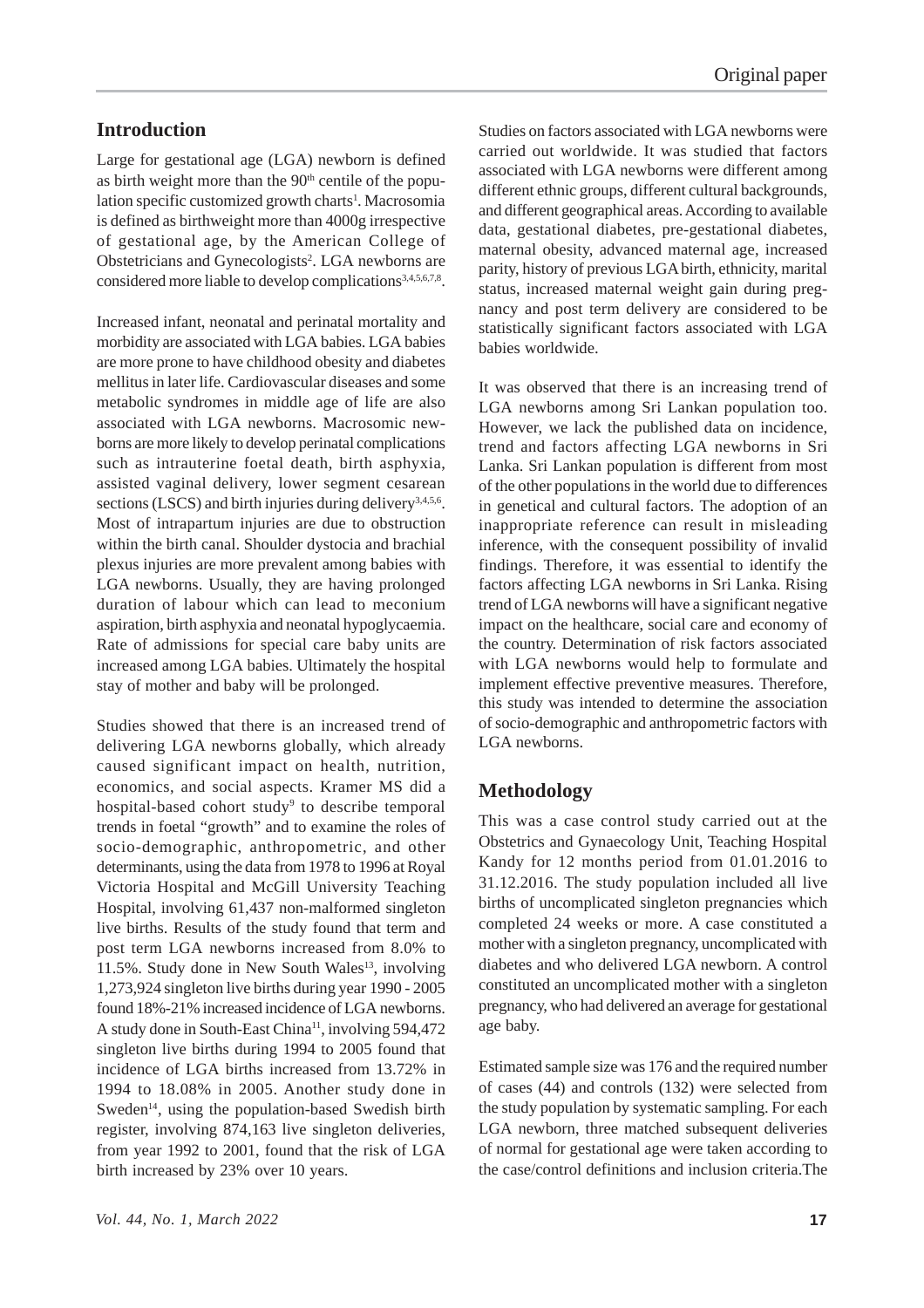assumptions considered when calculating sample size included the probability that if the 2 samples differ, this reflects a true difference in the 2 populations (confident level or  $1-\alpha$ ): 95.0%, the probability that if the 2 populations differ, the 2 samples will show a "significant" difference (power or 1-β): 80.0%, Odds ratio: 3, number of controls per case: 3 and expected frequency of possible exposure factors among control group: 50.0%.

Interviewer administered structured questionnaire was used as the study instrument. The questionnaire consisted of maternal socio-demographic characteristics, maternal anthropometric measurements, birthweight, and foetal sex. Since dependant variable is binary (1=LGA newborns and zero otherwise), associations between individual variable and dependent variable were estimated using Probit regression model. STATA software was used for estimations. Regression techniques outperform correlation analysis, given that regression techniques are capable of establishing the causality between independent and dependent variables. During this method of analysis, when calculating the association of dependent variable with a selected independent variable, all the other independent variables were kept constant to assure the causality of the selected variable. Since it is utmost important to investigate magnitude of all above mentioned relationships, we estimated respective marginal effects of the probit coefficients. 95% confidence interval / 0.05 probability cut off were applied for statistical significance.

Ethical approval was obtained from ethical review committee, Teaching Hospital Kandy.

## **Results**

There were 176 participants in the study sample (Cases -44: Controls-132). All continuous data were categorised into groups and described by using frequencies and percentages. Mean and standard deviation were calculated for continuous variables.

Table 1 shows the distributions of socio-demographic factors of the study participants. Minimum age reported within the study sample was 18 years and the maximum age was 43 years. Mean age of the study participants was 30 years (SD=4.16 years). Among all the participants, 38% belonged to the age group of 25 to 29 years (N=67) and another 38% participants belonged to age group of 30 to 34 years (N=66). 41.2% of participants in the study presented with their second pregnancy (N=73).

All the participants in the study group were married (N=176: 100%). Majority of the participants were Sinhalese (N=154: 88%) while 8% were Tamils and 4% were Muslims.

Majority of the mothers were unemployed (N=145: 82%) and majority of participants were studied up to grade 11 (N=99: 56%). Most of the participants had monthly family income between  $20,001/=$  to  $30,000/$  $=$  rupees (N=93: 53%).

Table 2 shows mothers with parity of two (Coefficient 1.89: 95% CI-0.75-3.03: P <0.05) or more (Coefficient 2.37: 95% CI-0.92-3.82: P <0.05) were more likely to deliver LGA newborns compared to primi mothers.

The probability of having LGA baby in the second pregnancy was 20% higher (Table 3: dy/dx 0.22: 95%  $CI-0.02-0.44$ :  $P<0.05$ ), whereas in the third or subsequent pregnancies it was 50% higher (Table 3: dy/dx  $0.51: 95\%$  CI-0.10-0.93: P<0.05) when compared to first baby.

It is shown in table 2 that mother's occupation (Coefficient 0.08: 95% CI-1.01-1.17: P>0.05) and maternal educational level (Coefficient 1.68: 95% CI -0.30-3.66: P>0.05) were not statistically significant risk factors for LGA newborns since respective coefficients were not significant at 95% confidence interval.

Mothers who had a monthly family income of more than  $30,001/$ = rupees had a significant association with LGA newborns (Table 2: Coefficient 2.28: 95% CI 0.92-3.63: P<0.05). Among them, mothers who had family income of  $30,001/=$  to  $40,000/=$  rupees had 45% higher probability (table 03: dy/dx 0.45: 95% CI 0.03-0.86: P<0.05) of having LGA baby compared to low-income group. Monthly family income of more than  $40,000/$ = rupees had even higher risk of 70% (Table 3: dy/dx 0.72: 95% CI 0.12-1.31: P<0.05).

Table 4 shows the distribution of maternal anthropometric measurements among study participants. BMI values of the study participants were ranged between  $14.0$ kg/m<sup>2</sup> to  $31.6$ kg/m<sup>2</sup>.

Majority of the mothers belonged to normal BMI category of 18.5 to  $24.9 \text{kg/m}^2$  (N=127; 72%). 20% of them were overweight  $(25 - 29.9 \text{kg/m}^2)$  and only 2% were obese (>30kg/m<sup>2</sup>). Mean BMI was 22.87kg/m<sup>2</sup>  $(SD=3.087kg/m<sup>2</sup>)$ .

Maternal weight was ranged between 34kg to 75kg.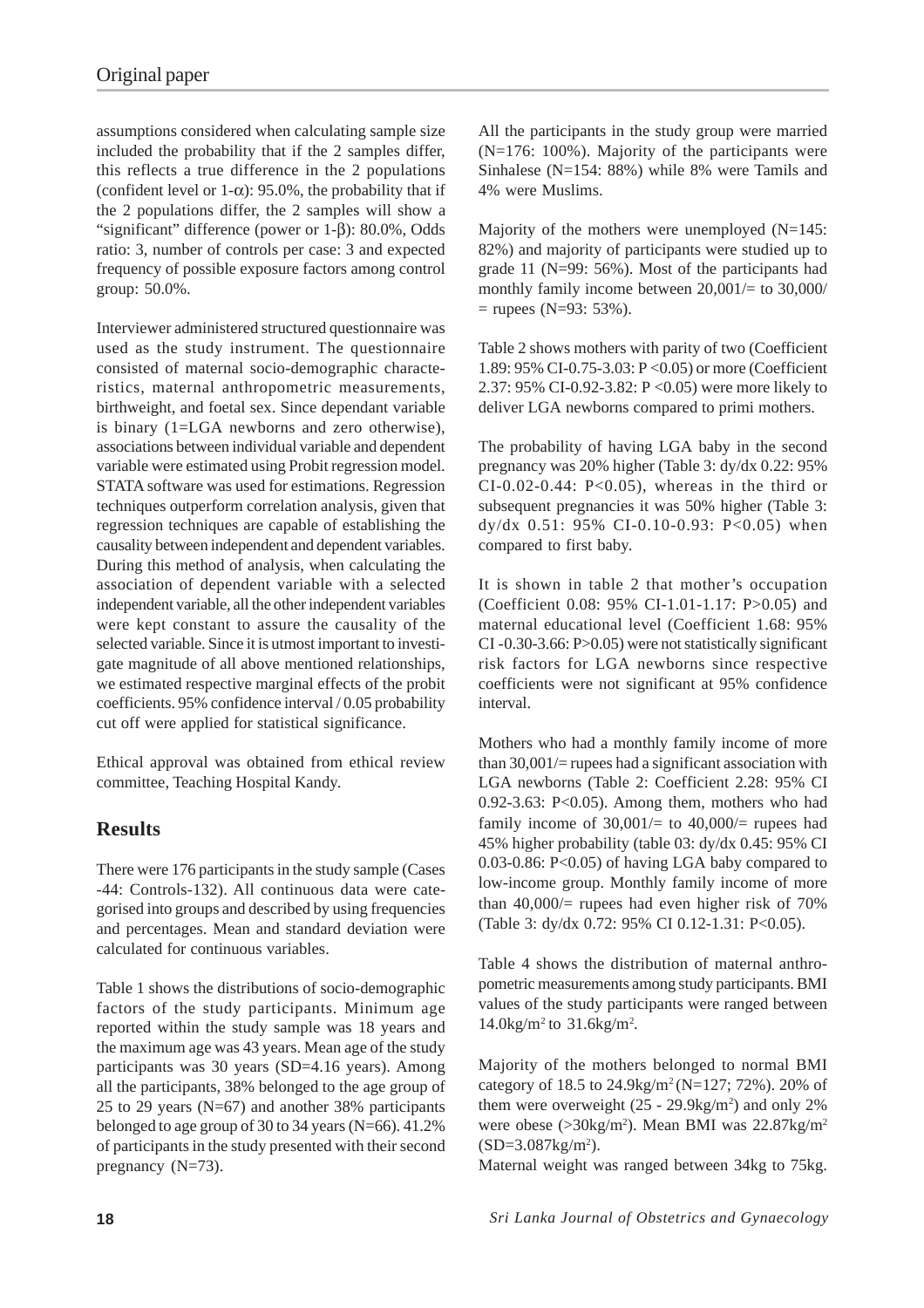| <b>Variable</b>             | Subcategory                    | Frequency        | Percentage |
|-----------------------------|--------------------------------|------------------|------------|
| Age                         | <19                            | $\mathbf{1}$     | 1%         |
|                             | $20 - 24$                      | 17               | 10%        |
|                             | $25-29$                        | 67               | 38%        |
|                             | 30-34                          | 66               | 38%        |
|                             | $\geq 35$                      | 25               | 14%        |
|                             | <b>Total</b>                   | 176              | 100%       |
|                             |                                | 65               | 37%        |
| Parity                      | $\mathbf{1}$<br>$\overline{2}$ | 73               | 41%        |
|                             | $\geq$ 3                       | 38               |            |
|                             |                                |                  | 22%        |
|                             | <b>Total</b>                   | 176              | 100%       |
| <b>Marital Status</b>       | Married                        | 176              | 100%       |
|                             | Unmarried                      | $\boldsymbol{0}$ | 0%         |
|                             | Separated                      | $\boldsymbol{0}$ | 0%         |
|                             | Other                          | $\boldsymbol{0}$ | $0\%$      |
|                             | <b>Total</b>                   | 176              | 100%       |
| Ethnicity                   | Sinhala                        | 154              | 88%        |
|                             | Tamil                          | 15               | 8%         |
|                             | Muslim                         | $\tau$           | 4%         |
|                             |                                |                  |            |
|                             | Other                          | $\boldsymbol{0}$ | $0\%$      |
|                             | <b>Total</b>                   | 176              | 100%       |
| Occupation                  | Unemployed                     | 145              | 82%        |
|                             | Labourer Job                   | $\overline{7}$   | 4%         |
|                             | Clerical Job                   | 14               | 8%         |
|                             | <b>Technical Job</b>           | $\mathbf{2}$     | 1%         |
|                             | Professional Job               | 8                | 5%         |
|                             | Undetermined                   | $\boldsymbol{0}$ | 0%         |
|                             | <b>Total</b>                   | 176              | 100%       |
| Mother's Level of Education | No Schooling                   | $\boldsymbol{0}$ | 0%         |
|                             | Grade 1-5                      | 12               | 7%         |
|                             | Grade 6-11                     | 87               | 49%        |
|                             | Advance Level                  | 66               | 38%        |
|                             | <b>Higher Studies</b>          | 11               | 6%         |
|                             | <b>Total</b>                   | 176              | 100%       |
| Monthly Family Income       | $<$ 10,000                     | $\overline{0}$   | 0%         |
| (Rupees)                    | $10,001 - 20,000$              | 20               | 11%        |
|                             | $20,001 - 30,000$              | 93               | 53%        |
|                             | $30,001 - 40,000$              | 43               | 24%        |
|                             | $\geq 40,001$                  | 20               | 11%        |
|                             | <b>Total</b>                   | 176              | 100%       |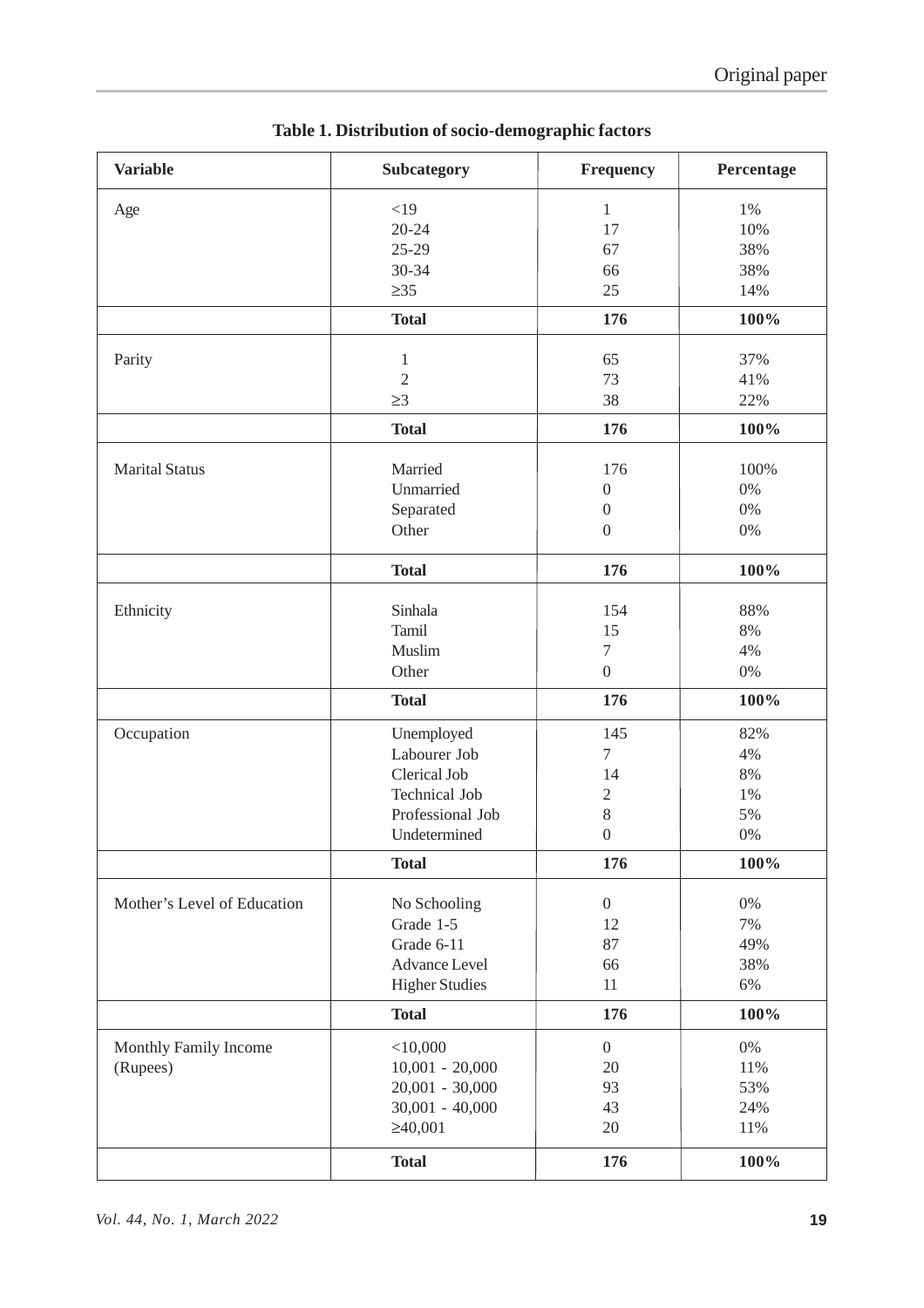| <b>Variable</b>                     | Coefficient | <b>Standard</b><br><b>Error</b> | ${\bf z}$ | P >  Z | 95%<br>confidence<br>interval |       |
|-------------------------------------|-------------|---------------------------------|-----------|--------|-------------------------------|-------|
| Age<br>Parity                       | 0.091       | 0.07                            | 1.25      | 0.212  | $-0.052$                      | 0.235 |
| P <sub>2</sub>                      | 1.891       | 0.58                            | 3.25      | 0.001  | 0.752                         | 3.031 |
| $\geq P3$                           | 2.373       | 0.74                            | 3.22      | 0.001  | 0.929                         | 3.818 |
| <b>Marital Status</b><br>Occupation |             |                                 |           |        |                               |       |
| Employed                            | 0.076       | 0.56                            | 0.14      | 0.888  | $-1.014$                      | 1.171 |
| Mothers level of education          |             |                                 |           |        |                               |       |
| Grade $1 - 5$                       | $-0.770$    | 1.57                            | $-0.49$   | 0.624  | $-3.848$                      | 2.307 |
| Grade 6 - 11                        | 1.516       | 1.10                            | 1.38      | 0.167  | $-0.635$                      | 3.668 |
| $A/L$ - higher                      | 1.680       | 1.01                            | 1.67      | 0.096  | $-0.296$                      | 3.657 |
| Monthly family income               |             |                                 |           |        |                               |       |
| 20,001 to 30,000                    | 0.126       | 0.65                            | 0.19      | 0.847  | $-1.153$                      | 1.404 |
| 30,001 to 40,000                    | 2.282       | 0.69                            | 3.3       | 0.001  | 0.926                         | 3.638 |
| $\geq 40,000/$                      | 2.778       | 1.07                            | 2.6       | 0.009  | 0.682                         | 4.874 |

**Table 2. Probit regression of socio-demographic factors**

Number of obs = 176, Wald chi<sup>2</sup> (15) = 79.88, Pseudo  $R^2 = 0.762$ 

| <b>Variable</b>                                                                           | dy/dx                      | <b>Standard</b><br><b>Error</b> | Z                   | P >  Z               |                                  | 95%<br>confidence<br>interval | X                       |
|-------------------------------------------------------------------------------------------|----------------------------|---------------------------------|---------------------|----------------------|----------------------------------|-------------------------------|-------------------------|
| Age<br>Parity                                                                             | 0.007                      | 0.01                            | 1.2                 | 0.231                | $-0.004$                         | 0.017                         | 29.858                  |
| $P2*$<br>$\geq$ P3*                                                                       | 0.228<br>0.515             | 0.11<br>0.21                    | 2.16<br>2.41        | 0.031<br>0.016       | 0.020<br>0.096                   | 0.435<br>0.933                | 0.415<br>0.199          |
| <b>Marital Status</b><br>Occupation<br>Employed*                                          | 0.006                      | 0.04                            | 0.14                | 0.89                 | $-0.082$                         | 0.094                         | 0.176                   |
| Mothers level of education<br>Grade $1 - 5*$<br>Grade $6 - 11*$<br>$\geq$ A/L $*$         | $-0.031$<br>0.137<br>0.208 | 0.04<br>0.13<br>0.19            | 0.85<br>1.05<br>1.1 | 0.39<br>0.29<br>0.27 | $-0.105$<br>$-0.119$<br>$-0.162$ | 0.041<br>0.393<br>0.579       | 0.068<br>0.494<br>0.375 |
| Monthly family income<br>20,001 to 30,000*<br>30,001 to 40,000*<br>$\geq 40,001/\equiv^*$ | 0.009<br>0.446<br>0.718    | 0.05<br>0.21<br>0.30            | 0.19<br>2.1<br>2.37 | 0.84<br>0.03<br>0.01 | $-0.084$<br>0.029<br>0.123       | 0.102<br>0.863<br>1.312       | 0.528<br>0.244<br>0.115 |

| Table 3. Marginal effects after probit regression (socio-demographic factors) |  |  |  |
|-------------------------------------------------------------------------------|--|--|--|
|                                                                               |  |  |  |
|                                                                               |  |  |  |

(\*) dy/dx is for discrete change of dummy variable from 0 to 1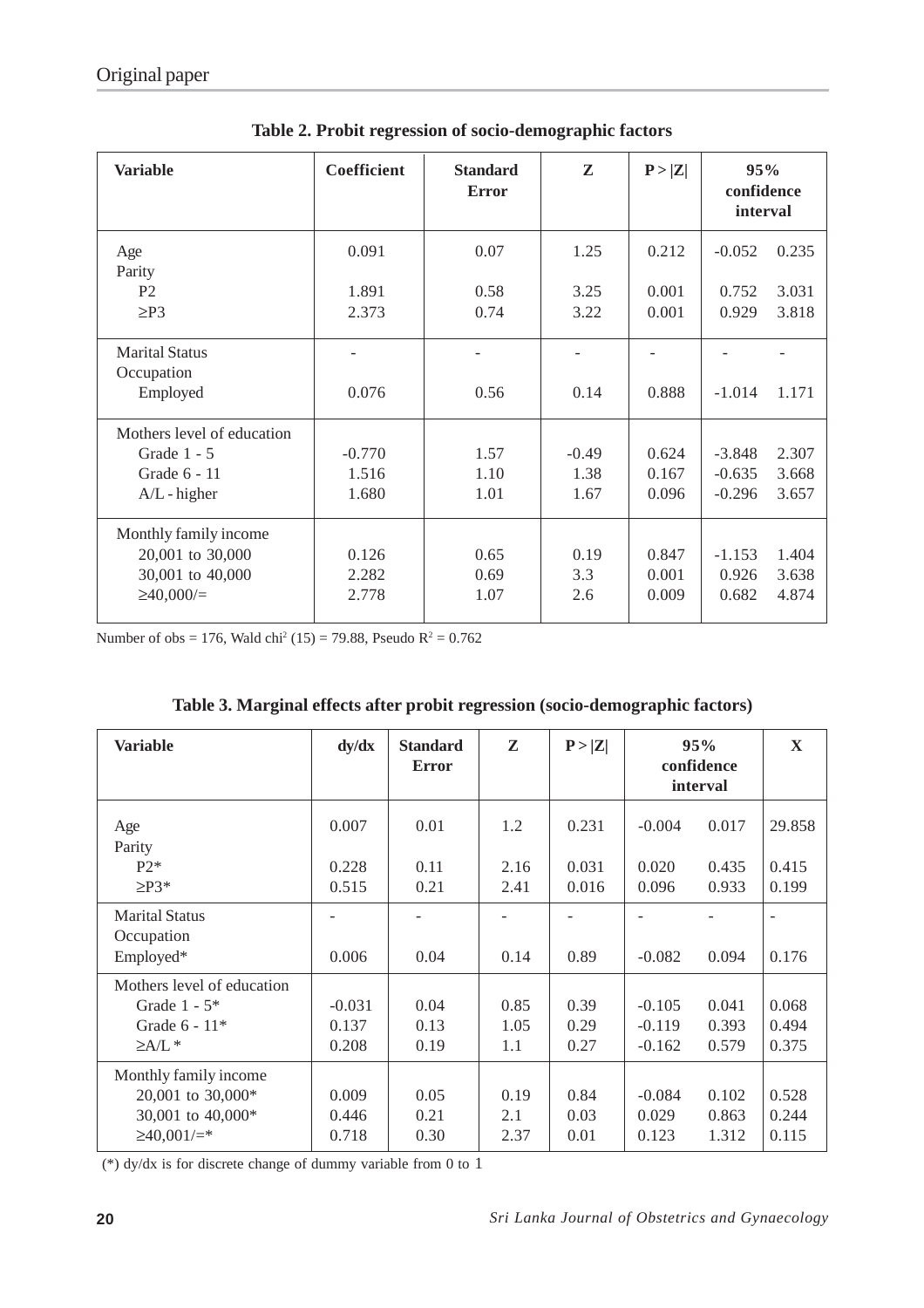| <b>Variable</b>                                    | <b>Subcategory</b> | <b>Frequency</b> | Percentage |
|----------------------------------------------------|--------------------|------------------|------------|
| Maternal BMI at booking visit (kg/m <sup>2</sup> ) | < 18.5             | 10               | 6%         |
|                                                    | 18.5-24.9          | 127              | 72%        |
|                                                    | 25-29.9            | 35               | 20%        |
|                                                    | $\geq 30$          | $\overline{4}$   | 2%         |
|                                                    | <b>Total</b>       | 176              | 100%       |
|                                                    |                    |                  |            |
| Maternal weight at booking visit (kg)              | $<$ 40             | 5                | 3%         |
|                                                    | 40-49.9            | 32               | 18%        |
|                                                    | 50-59.9            | 73               | 41%        |
|                                                    | 60-69.9            | 55               | 31%        |
|                                                    | $\geq 70$          | 11               | 6%         |
|                                                    | <b>Total</b>       | 176              | 100%       |
|                                                    |                    |                  |            |
| Maternal height (cm)                               | <145               | 8                | 5%         |
|                                                    | 145-154.9          | 38               | 22%        |
|                                                    | 155-164.9          | 116              | 66%        |
|                                                    | $\geq 165$         | 14               | 8%         |
|                                                    | <b>Total</b>       | 176              | 100%       |
|                                                    |                    |                  |            |
| Maternal weight gain during pregnancy (kg)         | $<$ 5              | $\boldsymbol{0}$ | 0%         |
|                                                    | $5-9.9$            | 35               | 20%        |
|                                                    | 10.14.9            | 120              | 68%        |
|                                                    | $\geq$ 15          | 21               | 12%        |
|                                                    | <b>Total</b>       | 176              | 100%       |

#### **Table 4. Distribution of anthropometric measurements of the study participants**

Mean weight of the participants was recorded as 56.13kg (SD=8.16kg). Mean height of study participants was 134.5cm (SD=6.01cm). Minimum height was 134.5cm and maximum height was 180.0cm. Maternal weight gain during pregnancy was ranged between 5kg to 20kg. Average weight gain during pregnancy was 11.13kg (SD=2.63kg).

Significance of the association between maternal anthropometric measurements and LGA newborns is shown in Table 5 and Table 6. Maternal weight gain during pregnancy was a statistically significant risk factor for LGA newborns (Table 5: Coefficient 0.77: 95% CI-0.50-1.03: P<0.05). There was a 5% increased risk of having LGA newborn with each 1-kilogram increase in maternal weight during pregnancy (Table 6: dy/dx 0.057: 95% CI-0.009-0.1: P<0.05).

BMI at booking visit (table 05: Coefficient 1.76: 95% CI -0.34-3.85: P>0.05) and maternal height (Table 5: Coefficient 0.56: 95% CI-0.08-1.2: P>0.05) were likely to cause LGA newborns, however the probit regression did not show statistically significant causality at 5% significance level. Maternal weight at booking visit did not show significant association (Table 5: Coefficient -0.63: 95% CI-1.5-0.26: P>0.05) with LGA newborns.

According to distribution of sex of newborn (Table 7), there were 96 male babies (55%) and 80 female babies (45%). There was no significant causality by foetal sex for LGA newborns at 5% significance level (Table 8: Coefficient -0.69: 95% CI-1.5-0.13:  $P > 0.05$ ).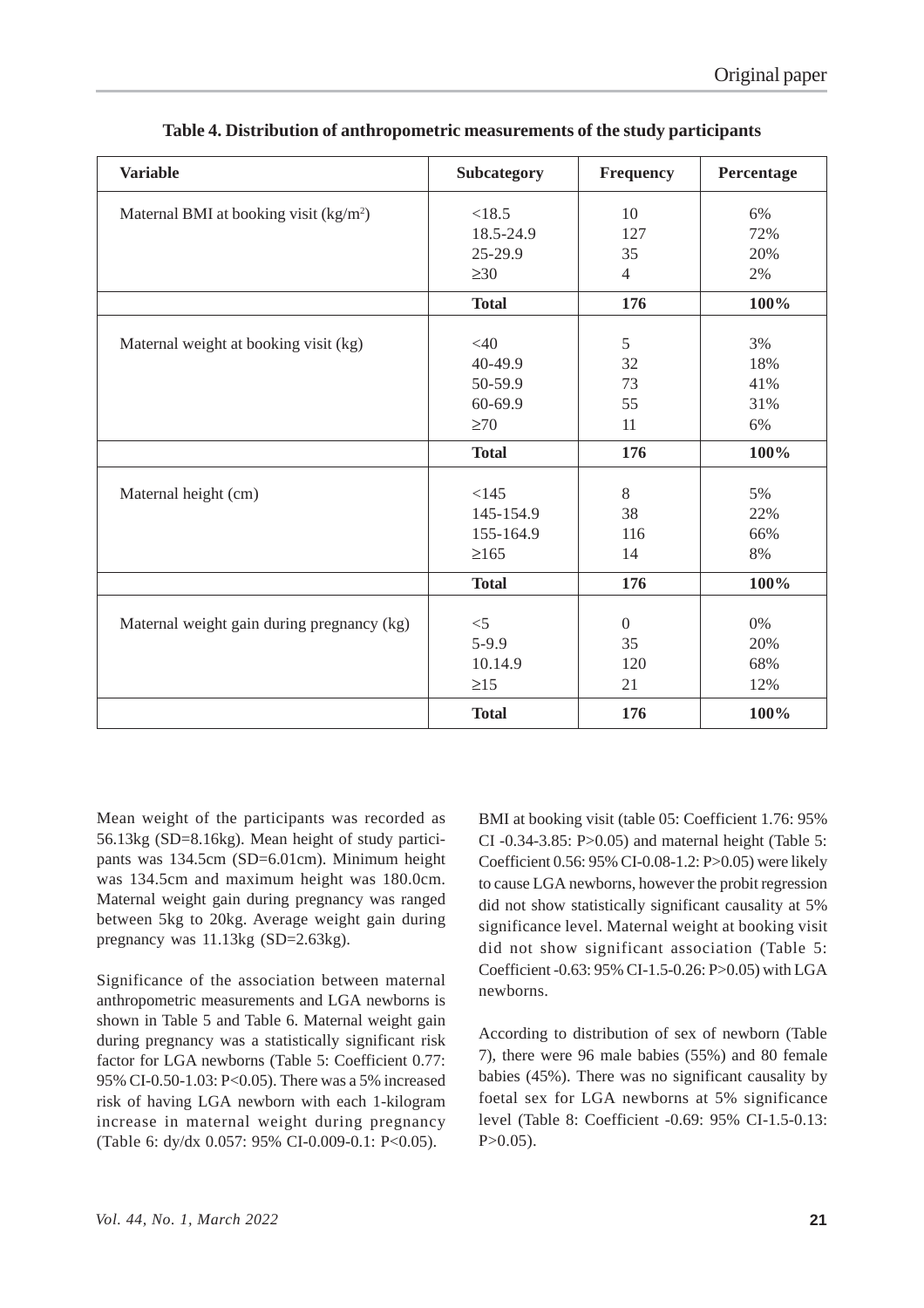| Variable                     | <b>Coefficient</b> | <b>Standard</b><br><b>Error</b> | Z       | P >  Z | 95% confidence<br>interval |       |
|------------------------------|--------------------|---------------------------------|---------|--------|----------------------------|-------|
| BMI at booking visit         | 1.756              | 1.069                           | 1.64    | 0.1    | $-0.339$                   | 3.852 |
| Maternal height              | 0.562              | 0.327                           | 1.72    | 0.085  | $-0.079$                   | 1.204 |
| Maternal weight at booking   | $-0.625$           | 0.450                           | $-1.39$ | 0.165  | $-1.508$                   | 0.258 |
| Weight gain during pregnancy | 0.768              | 0.137                           | 5.62    | 0      | 0.501                      | 1.037 |

**Table 5. Anthropometric measurements of the study participants – probit regression**

Number of obs = 176, Wald chi<sup>2</sup> (15) = 79.88, Pseudo  $R^2 = 0.762$ 

| Table 6. Anthropometric measurements of the study participants – |
|------------------------------------------------------------------|
| marginal effects after probit regression                         |

| Variable                     | dy/dx    | <b>Standard</b><br><b>Error</b> | Z       | P >  Z | 95%<br>confidence<br>interval | X      |
|------------------------------|----------|---------------------------------|---------|--------|-------------------------------|--------|
| BMI at booking visit         | 0.129    | 0.08                            | 1.7     | 0.089  | $-0.019$<br>0.278             | 22.88  |
| Maternal height              | 0.041    | 0.02                            | 1.73    | 0.084  | 0.088<br>$-0.006$             | 156.61 |
| Maternal weight at booking   | $-0.056$ | 0.03                            | $-1.48$ | 0.139  | 0.015<br>$-0.107$             | 56.13  |
| Weight gain during pregnancy | 0.057    | 0.02                            | 2.32    | 0.02   | 0.009<br>0.104                | 11.13  |

(\*) dy/dx is for discrete change of dummy variable from 0 to 1

### **Table 7. Distribution of sex of the newborn**

| <b>Variable</b> | <b>Subcategory</b> | <b>Frequency</b> | Percentage |
|-----------------|--------------------|------------------|------------|
| Sex of the baby | Male               | 96               | 55%        |
|                 | Female             | 80               | 45%        |
|                 | <b>Total</b>       | 176              | 100%       |

|  |  |  |  | Table 8. Foetal sex – probit regression |
|--|--|--|--|-----------------------------------------|
|--|--|--|--|-----------------------------------------|

| Variable        | Coefficient | <b>Standard</b><br><b>Error</b> |         | P >  Z | 95% confidence<br>interval |       |
|-----------------|-------------|---------------------------------|---------|--------|----------------------------|-------|
| Sex of the baby | $-0.690$    | 0.42                            | $-1.66$ | 0.097  | $-1.505$                   | 0.125 |

Number of obs = 176, Wald chi<sup>2</sup> (15) = 79.88, Pseudo  $R^2 = 0.762$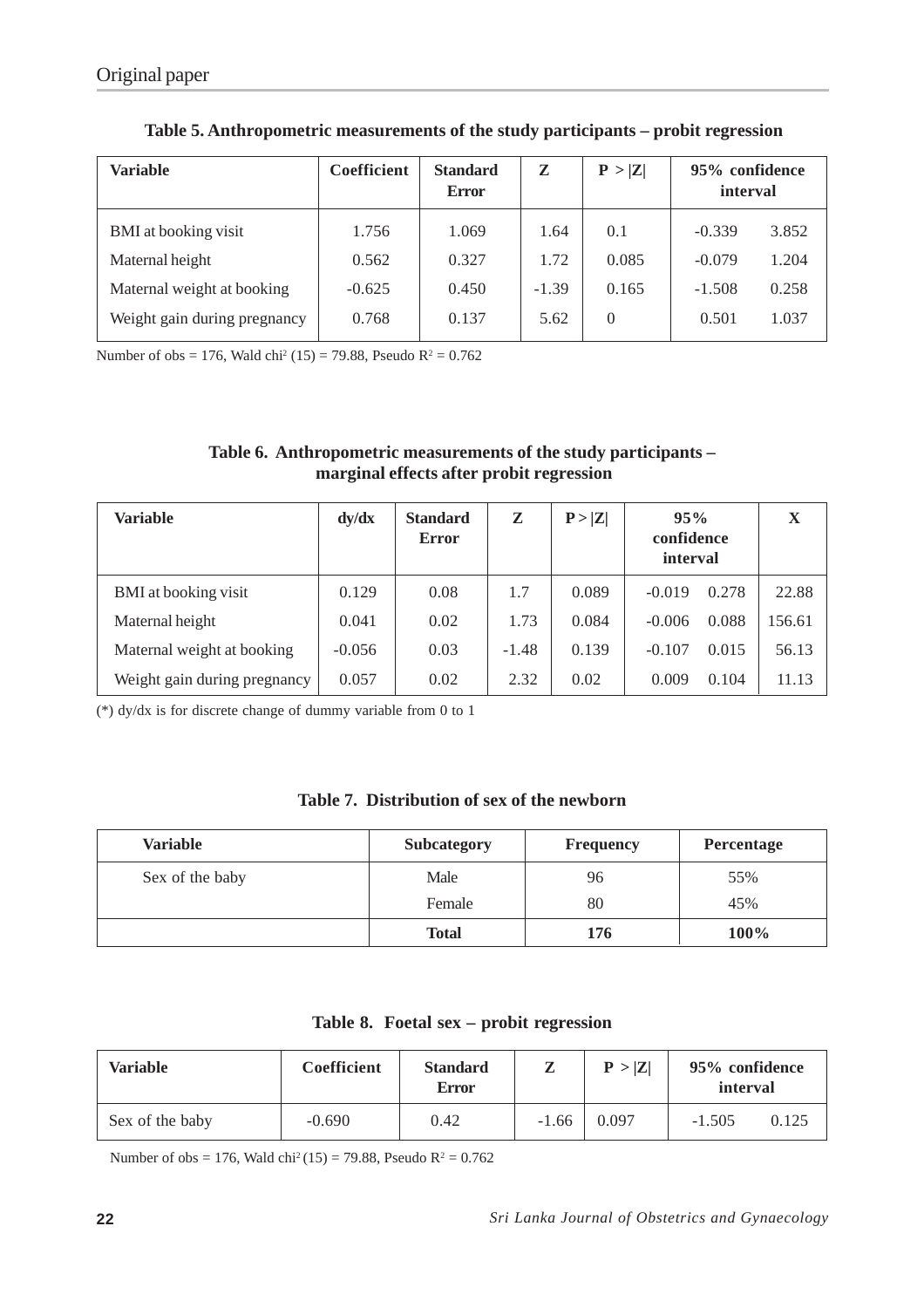| Variable         | dy/dx    | <b>Standard</b><br><b>Error</b> | Z    | P >  Z | 95%<br>confidence<br>interval |       | $\overline{\mathbf{v}}$<br>л |
|------------------|----------|---------------------------------|------|--------|-------------------------------|-------|------------------------------|
| Sex of the baby* | $-0.056$ | 0.04                            | 1.41 | 0.159  | $-0.135$                      | 0.022 | 0.545                        |

**Table 9. Foetal sex – marginal effects after probit regression**

(\*) dy/dx is for discrete change of dummy variable from 0 to 1

## **Discussion**

This study found evidence to claim that parity of two or more, high monthly family income and increased weight gain during pregnancy were statistically significant causal factors for LGA newborns at 5% significance level.

Even though there was no significance at 95% confidence level, maternal height, education above the grade 11 and sex of the newborn showed higher probability of delivering LGA newborns at 10% significance level. Advanced maternal age was only significant at 21.2% significance level; thus, the effect of maternal age was not highly influential according to the present study. Mother's occupation, maternal weight at booking visit and maternal BMI at booking visit were statistically insignificant in the analysis.

Shu et al in 2010 in Australia found that history of previous pregnancy has increased the risk of LGA newborns by 2 times 13 (OR- 2.03: 95% CI-1.08- 3.81). The study done by Jaipaul et al in 2009 in Northern and Central Alberta and the study done by Jolly et al in 2003 in England, identified higher parity as a causative factor for LGA newborns<sup>15,17</sup>. Similarly, present study showed the parity of two or more was a significant risk factor for LGA newborns. Further, it sub-analyzed the number of parity, and found parity of 2 had 20% increased risk (dy/dx 0.22: 95% CI-0.02- 0.44:  $P<0.05$ ) and parity of three or more had 50% increased risk (dy/dx 0.51: 95% CI 0.10-0.93: P<0.05) when compared to primi mothers.

Higher monthly family income was a significant independent risk factor in the present study. Mothers who had family income of  $30,001/$ = to  $40,000/$ = rupees had 45% higher probability (dy/dx 0.45: 95% CI-0.03- 0.86: P<0.05) and mothers who had more than 40,000/  $=$  rupees had 72% higher probability (dy/dx 0.72: 95%)

 $CI-0.12-1.31$ :  $P<0.05$ ) of having LGA newborns compared to lower income group. However, other studies had not identified higher family income as a causative factor.

According to present study, increased maternal weight gain during pregnancy was a statistically significant independent risk factor for LGA newborns. There was a 5% increased risk of having LGA newborn per each 1kg increase in maternal weight during pregnancy (dy/ dx 0.057: 95% CI-0.009-0.1: P<0.05). The study done by Kramer et al in 2002 also concluded the increased maternal weight gain during pregnancy was associated with term and post term LGA deliveries<sup>9</sup>.

Jolly et al in 2003 in England described the advanced maternal age more than 40 years had 1.22 times increased risk (OR 1.22: 95% CI-1.11-1.35) of having LGA newborns<sup>15</sup>. But age variable was not statistically significant at 5% significance level in the present study (Coefficient 0.09: 95% CI-0.05-0.23: P>0.05).

Contemporary literature does not provide adequate evidence on associations between mother's occupation and maternal educational level with LGA newborns. Present study attempted to investigate the associations between mother's occupation (Coefficient 0.08: 95% CI-1.01-1.17: P>0.05) and maternal educational level (Coefficient 1.68: 95% CI-0.30-3.66: P>0.05) with LGA newborns and found they were statistically insignificant.

Kramer et al in 2002 and Shu et al in 2010 had showed a positive association between pre gestational obesity and LGA newborns (OR=2.73: 95% CI-1.49-5.01)<sup>9,13</sup>. Further the study done by Jolly et al in 2003 found that BMI more than 30kg/m2 had doubled the risk of delivering a LGA newborn compared to mother with normal BMI<sup>15</sup>. Even though the maternal BMI at booking visit appeared to be increased the likelihood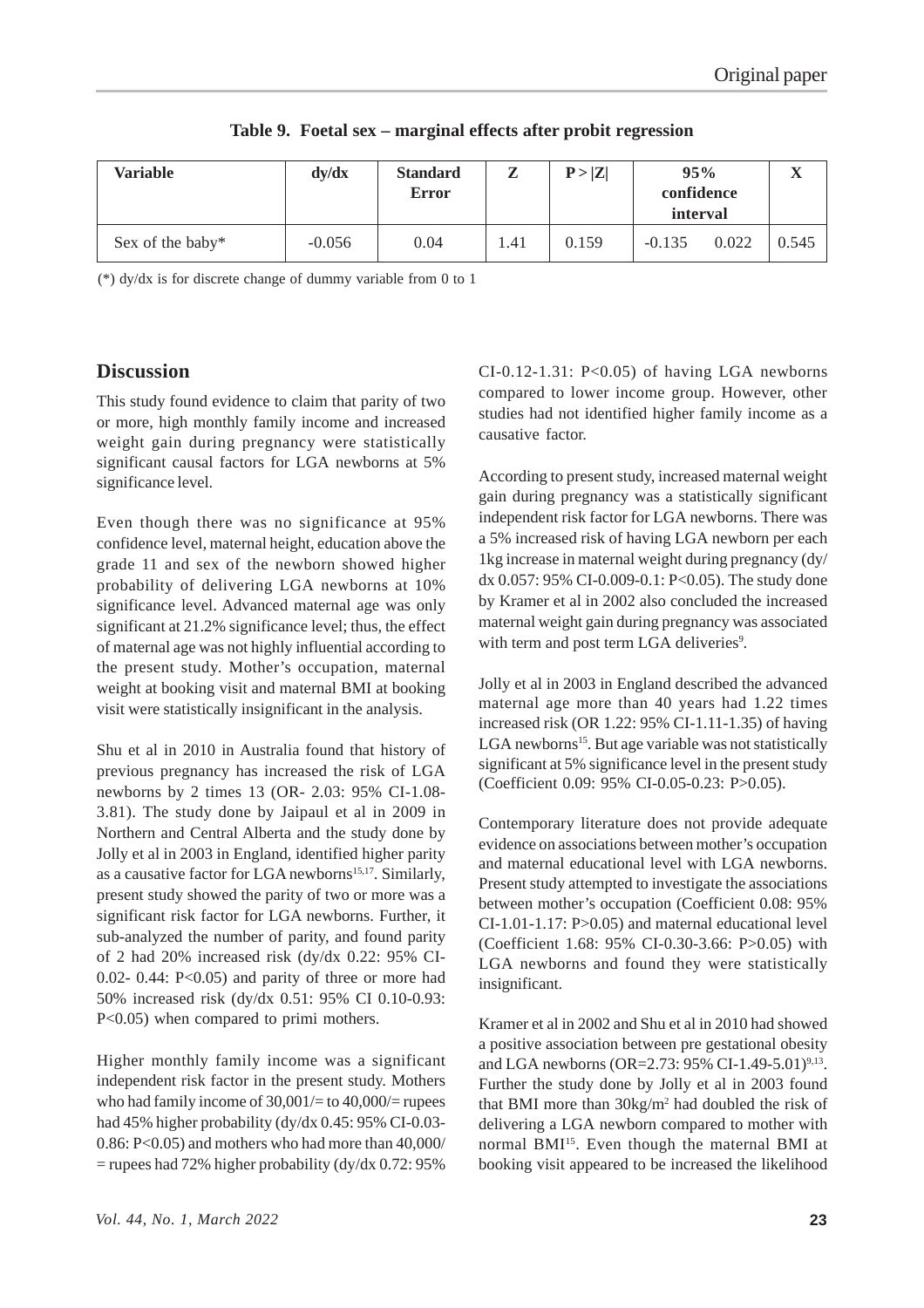of LGA newborns, present study did not find statistically significant causality by maternal BMI at booking visit (Coefficient 1.76: 95% CI-0.34-3.85: P>0.05), maternal weight at booking visit (Coefficient -0.63: 95% CI-1.5-0.26: P>0.05) and maternal height (Coefficient 0.56: 95% CI-0.08-1.2: P>0.05) at 5% significance level.

## **Conclusion**

Among maternal socio-demographic factors considered in the study, parity of 2 or more was determined as statistically significant non-modifiable risk factors for LGA newborns, whereas high monthly family income was determined as statistically significant modifiable risk factor. Maternal age, mother's occupation and maternal educational level were not significant risk factors for LGA newborns at 5% significance level. Among maternal anthropometric measurements, increased weight gain during pregnancy was determined as significant modifiable risk factors for LGA newborns. Maternal BMI at booking visit, maternal height and maternal weight at booking visit were not significant risk factors for LGA newborns at 5% significance level. Foetal sex was not a significant risk factor for on LGA newborns at 5% significance level.

## **Limitations**

This study was limited to a single treatment unit of a local hospital setting and the sample size was relatively small, and it may have caused the differences in the results of the study when compared with similar studies done at other countries of the world. Therefore, multicentered study design would be more accurate in generalizing the finding to Sri Lankan Population. However, this study will be continued, and a bigger sample will be analyzed resulting in more reliable findings.

Since this study was carried out at a hospital setting, there was a limitation for the external validity of the data. However, 99% of the child births in Sri Lanka occur at hospital setup and it is possible to assume that the effect of the systematic error created by using only hospital data was minimal.

A retrospective data collection method was applied in the study and data collection was done only by the principal investigator. Both these factors left a room to possible information bias in the study. The impact was minimized by asking closed ended questions and standard set of answers.

Previous birth weight is an identified associated factor for LGA babies. However, in the present study it was excluded since the methodology (probit regression model) used to analyze the association of factors with LGA newborns cannot be applied to analyze the association between previous birth weight and LGA newborns.

Since this was a retrospective case control study, there was not any verification regarding the accuracy of the instrumental measurements. Further, there was not any arrangement to evaluate the skills of the people who gathered those measurements and possible errors which could have happened while documentation. Therefore, both instrumental errors and observer errors were expected to occur, but there is no mechanism to minimize these errors in a retrospective study design.

## **References**

- 1. Unterscheider J, Daly S, Geary MP, Kennelly MM, McAuliffe FM, Donoghue K, Hunter A, Morrison JJ, Burke G, Dicker P, Tully EC, Malone FD. Definition and management of foetal growth restriction: a survey of contemporary attitudes. European Journal of Obstetrics Gynaecology and Reproductive Biology 2014; 174: 41-5.
- 2. Boulet SL, Alexander GR, Hamisu MS. Macrosomic births in the United States: Determinants, Outcomes and proposed grades of risk. American Journal of Obstetrics and Gynaecology 2003; 188: 1372-8.
- 3. Hediger M, Overpeck M, McGlynn A, Kuczmarski R, Maurer K, Davis W. Growth and fatness at three to six years of age of children born small or large for gestational age. Paediatrics 1999; 104: 33-9.
- 4. Raio L, Ghezzi F, Di Naro E, Buttarelli M, Franchi M, Durig P, Bruhwiler H. Perinatal outcome of foetuses with a birth weight greater than 4500g. European Journal of Obstetrics Gynaecology and Reproductive Biology 2003; 109(2): 160-5.
- 5. Stotland NE, Caughey AB, Breed EM, Escobar GJ. Risk factors and obstetric complications associated with macrosomia. International Journal of Gynaecology and Obstetrics 2004; 87: 220-6.